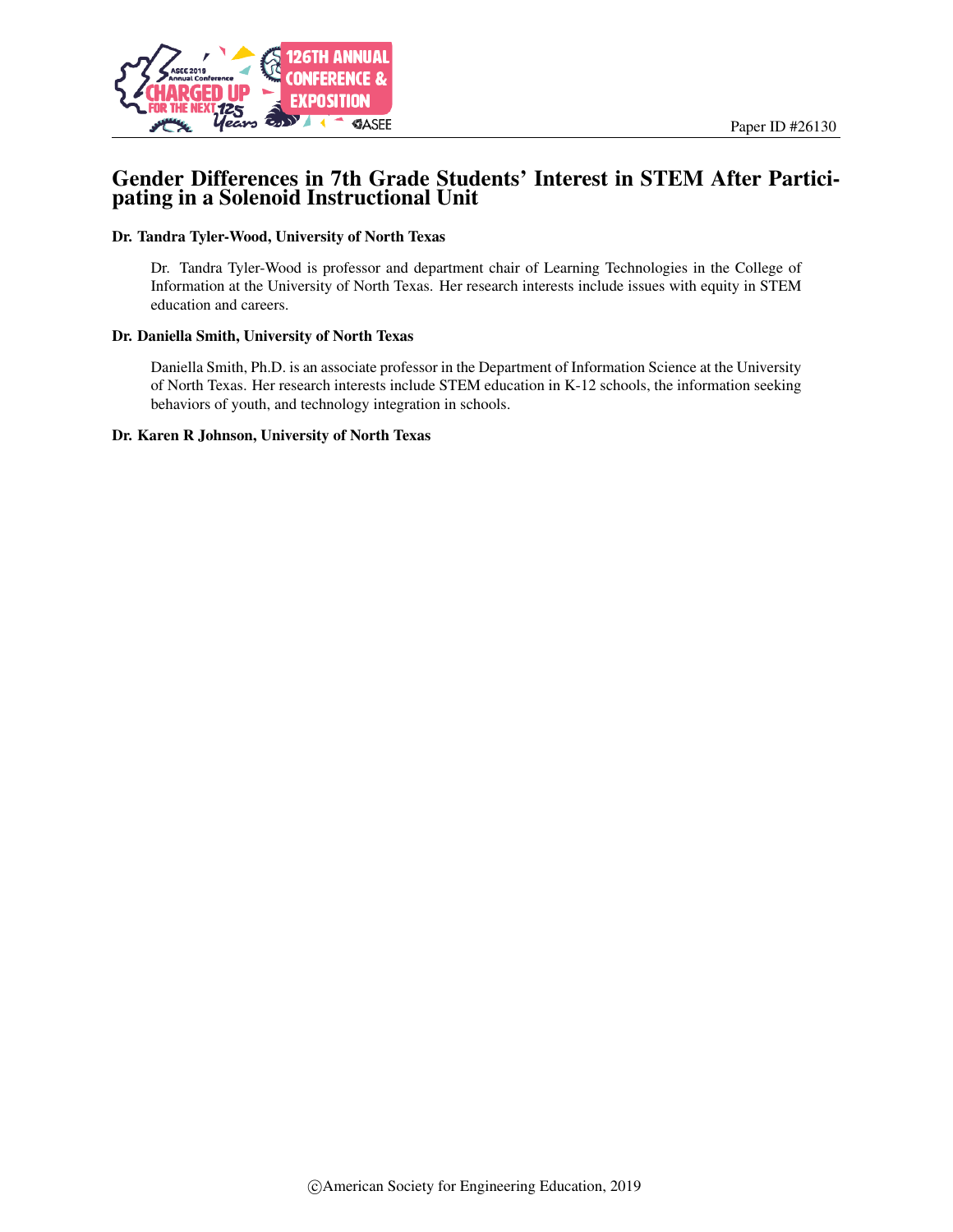# **Gender Differences in 7th Grade Students'**

# **Interest in STEM after Participating in a**

# **Solenoid Instructional Unit**

Research indicates that women are generally underrepresented in science, technology, engineering, and mathematics (STEM) programs, with specific mention of consistently low growth levels in engineering (Kanny, Sax, & Riggers-Piehl, 2014). According to the National Center for Education Statistics, over the past 25 years, there has been only a slight increase (14% to 17%) in the percentage of women receiving bachelor's degrees in engineering (Aud, Hussar, Johnson et al., 2012) and only 11% of all engineers are women (National Science Foundation, Division of Science Resources Statistics, 2011).

### **Literature Review**

Although female performance in STEM related subjects in elementary education are generally comparable to males or even higher (Stoet & Geary, 2018; Wang, Degol, & Fe, 2015), women are noted to have a higher exit rate in the science and engineering fields (Hunt 2016). Women's underrepresentation in engineering can be partly explained by dissatisfaction with pay, advancement opportunities, work conditions, hours of long work, family commitments (Hunt, 2016), perceived organizational support and occupational commitment (Fouad, Singh, Capaert, Chang, & Wan, 2016). To encourage more girls to consider engineering as a career, it is important to understand and track attitudes towards STEM and a STEM career. Determining when and if attitudes toward STEM differ between girls and boys is critical if we are to maximize opportunities for girls to participate in a STEM career.

Current studies suggest paradoxical findings: although STEM professionals are predominantly male, girls generally achieve higher grades in (k-6) mathematics classes when compared to boys. Higher grades in the early grades in school indicate ability for success in mathematics studies, a strong precursor of success in STEM careers, particularly engineering (Stoeger, Duan, Schirner, Greindl, & Ziegler, 2013; Wang, Degol, & Fe, 2015). Although girls receive comparable or even higher scores than boys in mathematics, there are questions as to whether girls have comparable affinity towards mathematics. Mathematics is a particularly critical subject area for those wishing to pursue coursework and a career in engineering.

This NSF ITEST funded research reviews the achievement scores and affinity towards STEM scores of male and female students after participating in a unit focused on understanding a solenoid. The unit is based on Constructivist Theory and uses project-based learning. Constructivists Theory suggests that humans construct knowledge and meaning from their experiences. Project Based Learning is a teaching method in which students gain knowledge and skills by working for an extended period of time to investigate and respond to an authentic, engaging, and complex question, problem, or challenge" (Buck Institute for Education, 2018, para. 3).

### **Methods**

**Participants.** Student participants include 140 rural, seventh grade students participating in the Solenoid Invention Kit Unit Sequence during an in-school, science class. A school with similar demographics served as the control group. The unit was taught over a six-week period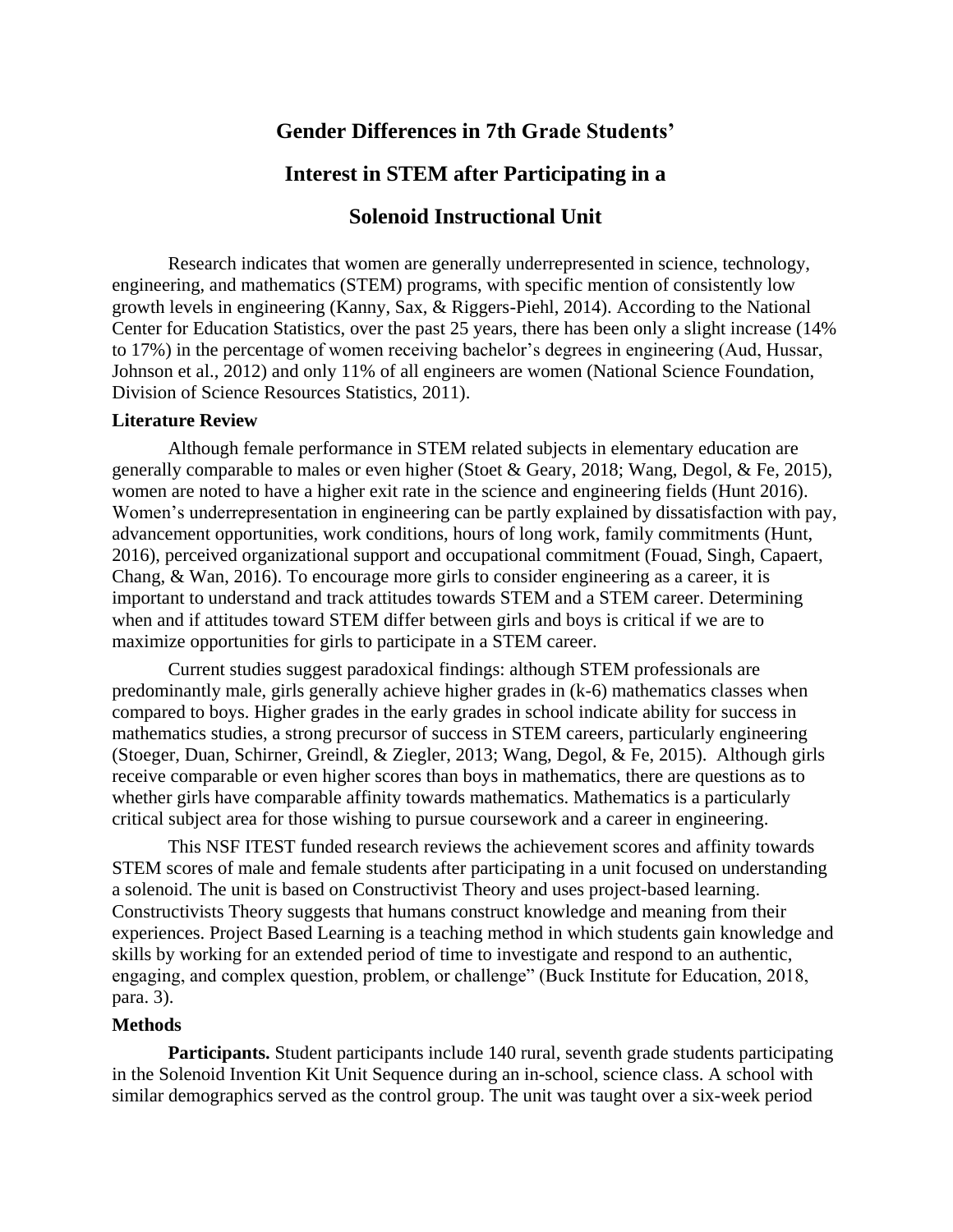during spring semester 2017.

**Solenoid Invention Kit Unit Sequence.** The Solenoid Invention Kit curriculum contains five lab activities, two make activities, and one invent activity. These lessons are scaffolded to lead the learners from a baseline toward full mastery of the content and processes involved while working in small groups. Activities are iterative and the lessons are built around the principles of project based learning. Each lab activity is guided by essential questions and teaches key concepts and skills that are put to use in the labs and make activities. The final project of the unit is an invent activity, where all previous learning is put to use in a new and innovative ways.

Each phase of the project curriculum has a dedicated page with step-by-step instructions with photographic illustrations to guide teachers and students through the lessons and "make" activities:

*Lab 1: Investigating magnetism.* In the first activity of the solenoid curriculum, students explore the concept of magnetism. The activities focuses on the properties of magnets. The students use a variety of materials, including copper, wood, and iron to experience magnetic fields and polarity

*Make Activity: Building a continuity tester*. Students embark upon their first make activity by learning how to solder wires. Students learn to a soldering iron. Finished products can be used to test electrical currents on following activities

*Lab 2: Investigating conductivity.* Students use the conductivity tester built in the first make activity to explore the properties of electricity. By placing the conductivity tester's electrodes on varying materials and watching for the illumination of the LED, the materials' conductivity can be ascertained. Differences found between the current as it passes through various materials helps students understand principles of electricity, including voltage, current, and resistance ("Solenoid Invention Kit," 2018).

*Lab 3: Detecting magnetic fields.* What is the relationship between electricity and magnetism? That essential question drives this lab as students use alligator clips, magnetic wires, batteries, and a compass to reenact Hans Ørsted's original experiment in which he discovered electromagnetic fields. According to the Make to Learn website, this specific activity is crucial as this discovery is the key to a number of following inventions in history

*Lab 4: Exploring electromagnetism.* The electromagnet is the driving force behind a solenoid, so students must first gain an understanding of the underlying principles. Since the solenoid is an essential part of many other FabNet Invention Kits, this activity is also very important to the scope and sequence of learning. Students explore how looping and coiling the wire affects the power of the electromagnetic field as measured by deflection of the compass first encountered in Lab 3.

*Make Activity: Building a solenoid.* This activity requires students to use parts that have been fabricated on the 3-D printer to build a working solenoid. It is suggested that students use this task as an introduction to computer-aided design (CAD) and computer-aided manufacturing (CAM) by designing and printing their own solenoid parts. However, the plans for the parts are available to download if the teacher prefers. Once the parts are completed, students coil wire around the solenoid frame.

*Lab 5: Investigating solenoids.* The penultimate activity leads the students through putting all the related knowledge and skills together to use coiled wire connected to a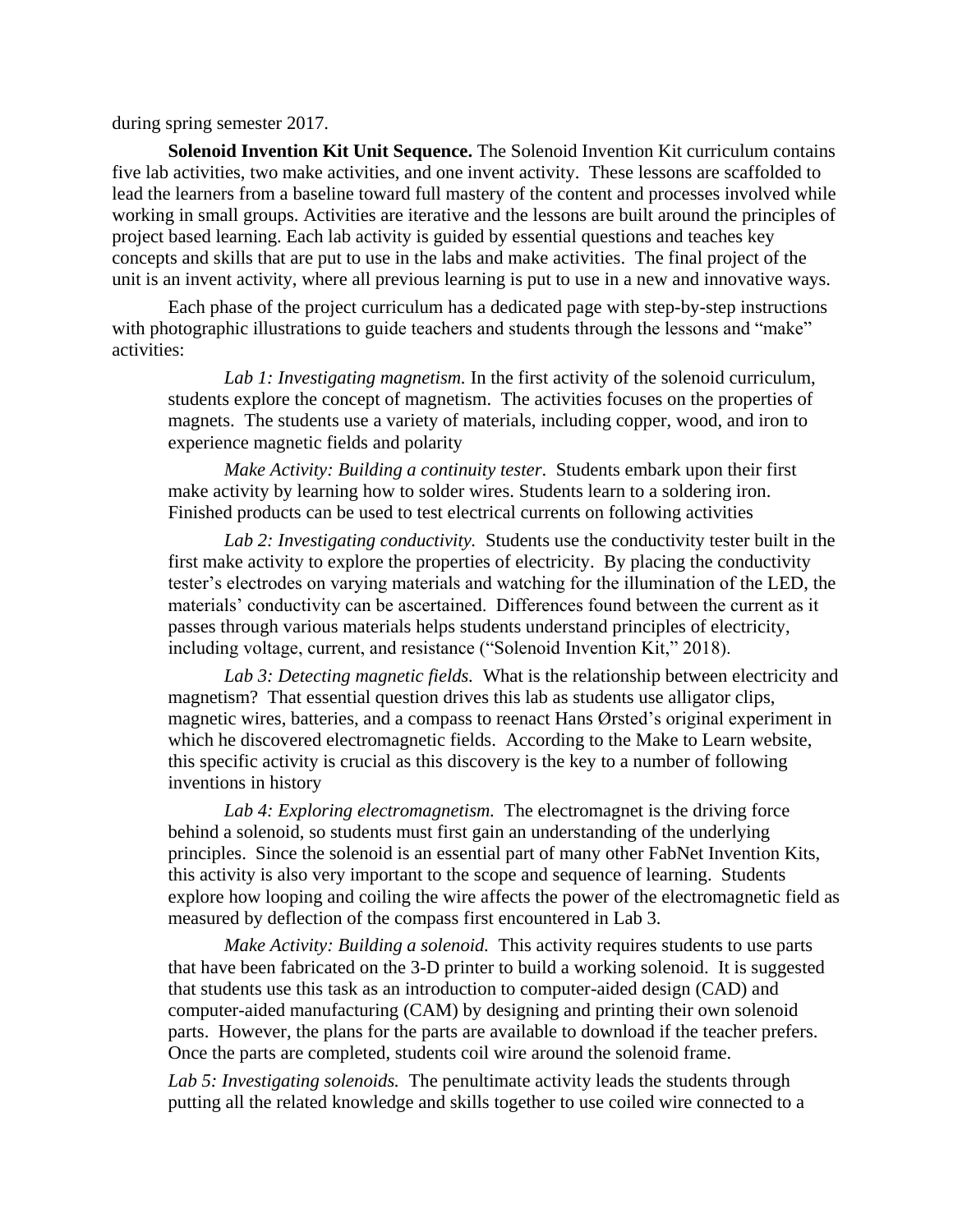battery on the 3-D printed solenoid tube to power a metal slug with the electromagnetic field. Hence, by this point, students have created a working solenoid that can be used to power a variety of different machines. The over-arching question of this activity prompts students to consider connections between the solenoid and modern-day inventions.

*Activity: Invention activity.* The culminating activity requires students to design and create a pop-up card that opens without being touched. Therefore, students must use their newly built solenoid to power the student-created opening mechanism of the card. Students have complete freedom in the design and structure of the card as long as it can be powered by an electromagnet ("Solenoid Invention Kit," 2018).

### **Instruments**

**Understanding a solenoid assessment.** The solenoid test contains six items, each scored with a Likert scale rating of 1 to 3. This assessment was developed with NSF funding and measures students' understanding of a solenoid. The test consists of multiple choice items with corresponding descriptive responses. Previous uses of the test have indicated that increases in test scores occur as a result of participating in the solenoid instructional unit (Rutter, Standish, & Bull, 2016). For analysis of the assessment, a panel of experts developed a scoring rubric of descriptive responses. Content related validity was established through consensus agreement of a math professor, a science professor, a math teacher, and a doctoral student studying Curriculum and Instruction with a bachelors in engineering. Each member of the panel coded the results individually, and they convened as a group to discuss their decisions. Consensus was reached between all members on most questions, and notes of explanation were included for the few questions without consensus. Inter-rater reliability is reported at above .90.

**STEM Semantics Survey assessment**. The STEM Semantics Survey (Tyler-Wood, Knezek, & Christensen, 2010) was used to measure students' interest in science, technology, engineering and mathematics as well as interest in STEM careers. The survey is comprised of five scales, each with five items measured on a 7-point scale. The scores that are obtained when the instrument is scored are an inverted scale where a score of one indicates a very high affinity toward the STEM item and a seven indicates a very poor affinity towards the item. In the original study (Author, 2010), reliability estimates ranged from 0.84 to 0.93, which are considered to be "very good" to "excellent" (DeVellis, 2012). Internal consistency ratings for the five subscales from this data set ranged from 0.82 to 0.84, with an overall rating of "very good" (DeVellis, 2012). The instrument lists adequate content and construct validity (Tyler-Wood, Knezek, & Christensen, 2010).

#### **Results**

**Understanding a solenoid scores.** Achievement on the pre-post scores measuring gains in knowledge of the solenoid showed no differences between male and female students (see Table I).

### Table 1

|                  | Gender |    | Mean | <b>SD</b> | Sig       |
|------------------|--------|----|------|-----------|-----------|
| Solenoid<br>Unit | Male   | 84 | 3.75 | 77        | $\cdot$ 1 |
|                  | Female | 86 | 4.09 | 1.48      |           |

*T-test Comparing Means of 7th Grade Girls and Boys on the Solenoid Test*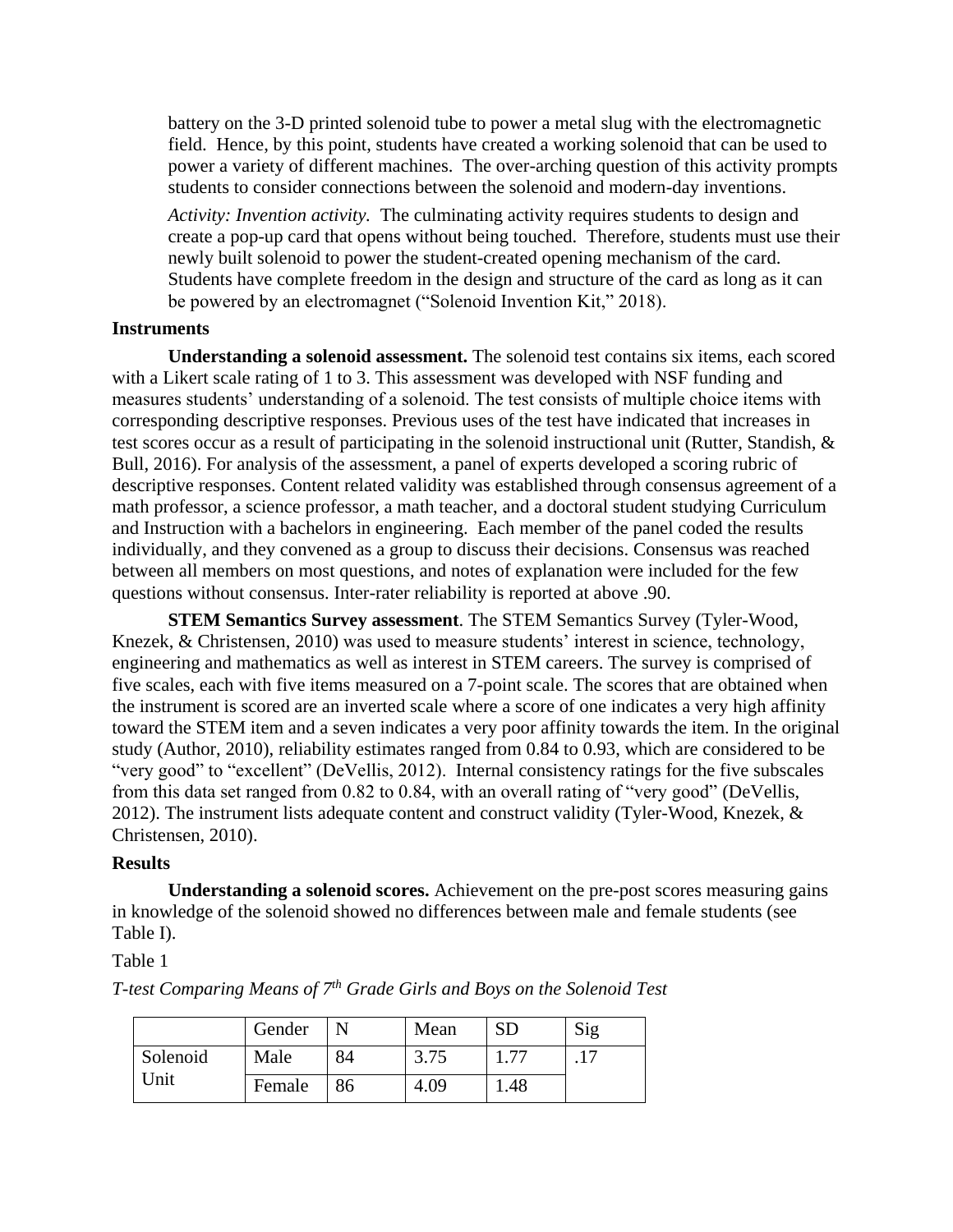**STEM Semantics Survey**. Gender differences in Affinity towards STEM and a Career in STEM were examined after implementing the solenoid unit. Using the STEM Semantic Survey, differences in scores were noted in affinity towards STEM (mathematics) with female students scoring higher when compared to male students. The STEM Semantic Survey is a reversed score assessment so high scores indicate low affinity.

## Table 2

|                    | Gender | N  | Mean  | <b>SD</b> | Sig     |
|--------------------|--------|----|-------|-----------|---------|
| Science            | Male   | 88 | 13.92 | 5.38      | .22     |
| Subtest*           | Female | 87 | 15.03 | 6.68      |         |
| Technology         | Male   | 88 | 10.13 | 5.62      | .83     |
| Subtest*           | Female | 87 | 10.30 | 5.10      |         |
| Engineering        | Male   | 88 | 12.20 | 7.50      | .26     |
| Subtest*           | Female | 87 | 13.45 | 7.17      |         |
| <b>Mathematics</b> | Male   | 88 | 17.25 | 7.80      | $.05**$ |
| Subtest*           | Female | 87 | 19.84 | 9.47      |         |
| <b>STEM</b>        | Male   | 88 | 15.14 | 6.55      | .62     |
| Career             | Female | 87 | 15.35 | 6.43      |         |
| Interests*         |        |    |       |           |         |

*T-test Comparing Means of 7th Grade Girls and Boys on the STEM Semantic Survey*

\*=reversed scale, low numbers equal higher affinity towards subject area.

\*\*=significant difference

## **Conclusions and Future Study**

Clearly, it is important to identify and research factors that impact girls' decision to participate in STEM classes and careers. Curriculum needs to be examined to determine if it not only raises students' test scores but also provides a stimulus to pursue a career in STEM. Research documenting differences in achievement and attitudes towards STEM subjects need continued study. If differences are evident, it is important to determine when those differences occurred. Without an understanding of the differences in attributes of girls and boys in STEM areas, it is difficult to provide an equal learning opportunity for both groups.

## **References**

Aud, S., Hussar, W., Johnson, F., Kena, G., Roth, E., Manning, E., Wang., Zhang, J. (2012). *The condition of education 2012*. Institute of Education Sciences, U.S. Department of Education,<https://nces.ed.gov/pubs2012/2012045.pdf>

Buck Institute for Education. (2018). *What is PBL*. Retrieved from